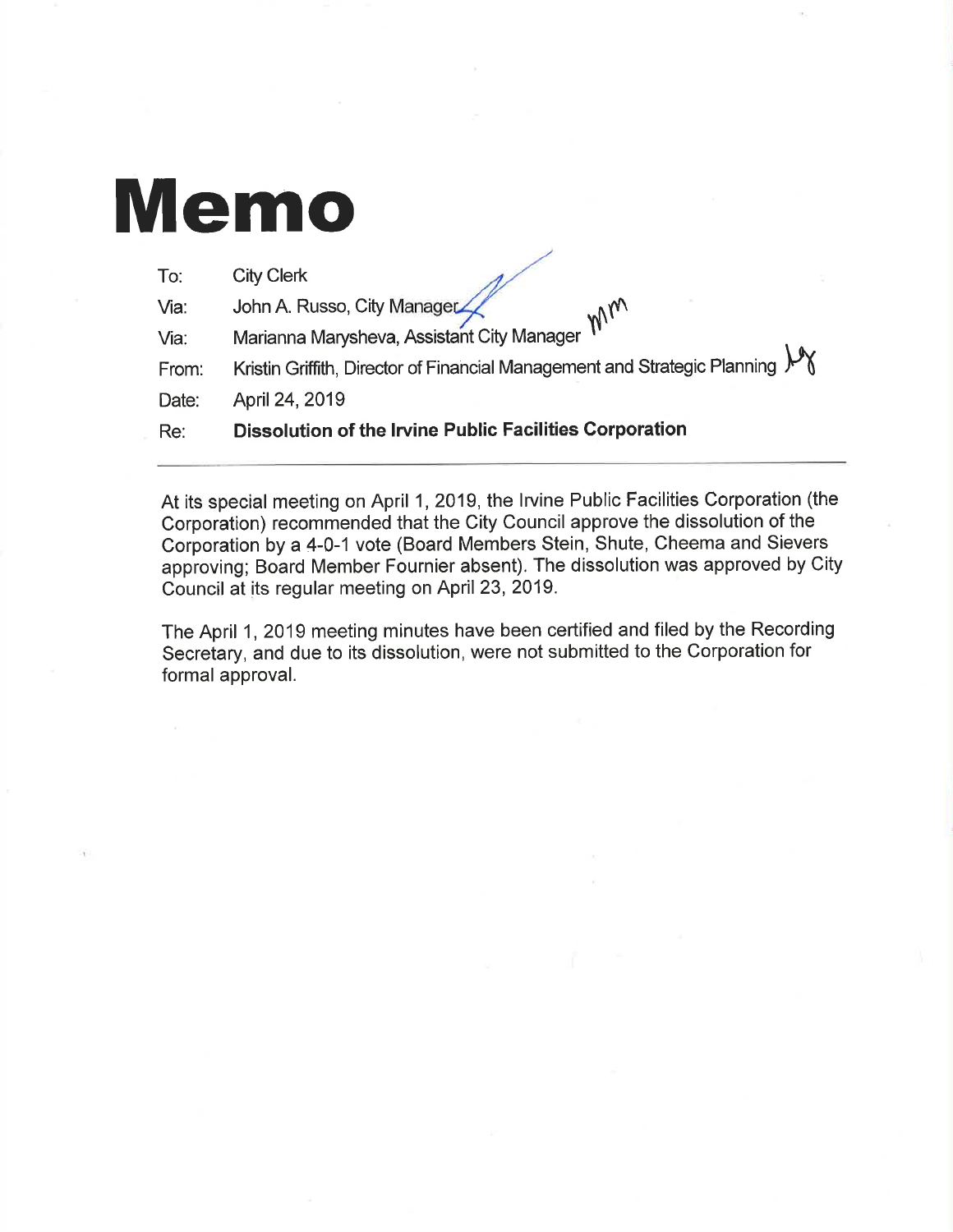

# MINUTES IRVINE PUBLIC FACILITIES CORPORATION SPECIAL MEETING April 1, 2019

City Council Chamber One Civic Center Plaza lrvine, CA 92606

## CALL TO ORDER - 5:31 p.m.

## ROLL CALL

| Present: | <b>Board Member:</b> | Cheema         |
|----------|----------------------|----------------|
|          | <b>Board Member:</b> | <b>Sievers</b> |
|          | Vice Chair:          | Shute          |
|          | Chair:               | <b>Stein</b>   |
| Absent:  | <b>Board Member</b>  | Fournier       |

#### **INTRODUCTIONS**

There were no introductions

#### CORPORATION BUSINESS

1. MINUTES

AGTION: Moved by Board Member Sievers, seconded by Board Member Cheema, and unanimously carried by those members present to:

Approve the minutes of the lrvine Public Facilities Corporation regular meeting held on January 7, 2019.

2. DISSOLUTION OF THE IRVINE PUBLIC FACILITIES CORPORATION

AGTION: Moved by Vice Ghair Shute, seconded by Board Member Seivers, and unanimously carried by those members present to: